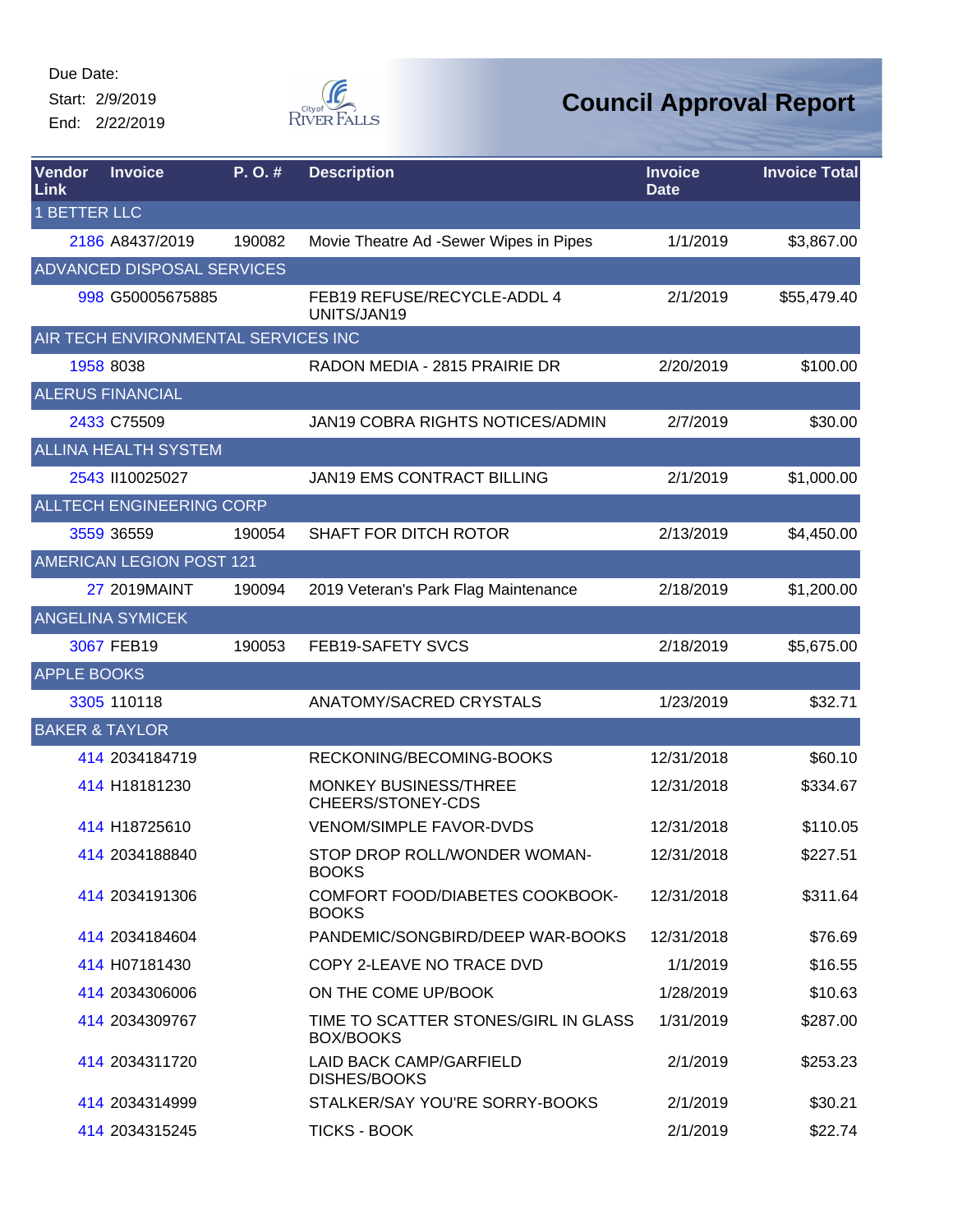Start: 2/9/2019

End: 2/22/2019



| Vendor<br><b>Link</b> | <b>Invoice</b>                        | P.O.#  | <b>Description</b>                                   | <b>Invoice</b><br><b>Date</b> | <b>Invoice Total</b> |
|-----------------------|---------------------------------------|--------|------------------------------------------------------|-------------------------------|----------------------|
|                       | 414 2034315663                        |        | EARLY RISER/CITY IN MIDDLE OF<br>NIGHT/BOOKS         | 2/2/2019                      | \$120.93             |
|                       | 414 2034329484                        |        | NEVER TELL/WIDOWS REVENGE/CHEF-<br><b>BOOKS</b>      | 2/8/2019                      | \$274.81             |
|                       |                                       |        |                                                      | Total:                        | \$2,136.76           |
| <b>BAKKE NORMAN</b>   |                                       |        |                                                      |                               |                      |
|                       | 1716 JAN19                            | 190015 | JAN2019 MONTHLY PROSECUTION SVCS                     | 1/31/2019                     | \$2,000.00           |
|                       | 1716 JAN19/APPEAL                     |        | <b>JAN19 JMURPHY APPEAL</b>                          | 1/31/2019                     | \$111.00             |
|                       |                                       |        |                                                      | Total:                        | \$2,111.00           |
|                       | BETTENDORF TRANSFER & EXCAVATING INC  |        |                                                      |                               |                      |
|                       | 51 8506                               |        | 2/4 WATER MAIN BREAK/400 BLOCK S<br>WASSON           | 2/6/2019                      | \$2,125.00           |
|                       | <b>BORDER STATES INDUSTRIES, INC.</b> |        |                                                      |                               |                      |
|                       | 57 917087057                          | 190066 | <b>BLOCK TERMINALS/CONNECTORS/CAPS</b>               | 2/6/2019                      | \$1,874.72           |
|                       | <b>CAVENDISH SQUARE PUBLISHING</b>    |        |                                                      |                               |                      |
|                       | 411 CAO307999I                        |        | CULTURES OF THE WORLD SET-GROUP 18                   | 1/1/2019                      | \$193.94             |
|                       | <b>CENGAGE LEARNING</b>               |        |                                                      |                               |                      |
|                       | 123 65671612                          |        | SEA OF GREED/BLOOD FEUD-BOOKS                        | 12/31/2018                    | \$122.36             |
|                       | 123 65676802                          |        | A SEASON OF GRACE/DEAD SEA RISING                    | 12/31/2018                    | \$50.23              |
|                       | 123 66460162                          |        | FORGIVING JAR/MENDING FENCES-BOOKS                   | 2/6/2019                      | \$75.72              |
|                       | 123 66459419                          |        | CONNECTIONS IN DEATH/I OWE YOU ONE-<br><b>BOOKS</b>  | 2/6/2019                      | \$91.97              |
|                       |                                       |        |                                                      | Total:                        | \$340.28             |
|                       | <b>CENTER POINT INC</b>               |        |                                                      |                               |                      |
|                       | 412 1641593                           |        | PLATINUM FICTION/MYSTERY/NONFICTION<br><b>SERIES</b> | 12/31/2018                    | \$1,668.24           |
|                       | 412 1660797                           |        | FEB19 PLATINUM/MYSTERY SERIES                        | 2/1/2019                      | \$135.42             |
|                       |                                       |        |                                                      | Total:                        | \$1,803.66           |
| <b>CENTURYLINK</b>    |                                       |        |                                                      |                               |                      |
|                       | 1796 1461075996                       |        | <b>JAN19 LONG DISTANCE TELEPHONE</b>                 | 1/31/2019                     | \$6.36               |
|                       | CHIPPEWA VALLEY TECHNICAL COLLEGE     |        |                                                      |                               |                      |
|                       | 69 FEB19                              |        | FEBRUARY2019 SETTLEMENT/DNR PILOT                    | 2/15/2019                     | \$411,321.84         |
|                       | <b>CREATIVE SIGN CO INC</b>           |        |                                                      |                               |                      |
|                       | 3766 28524                            | 190070 | Down Payment-Wayfinding Signage                      | 2/15/2019                     | \$64,000.00          |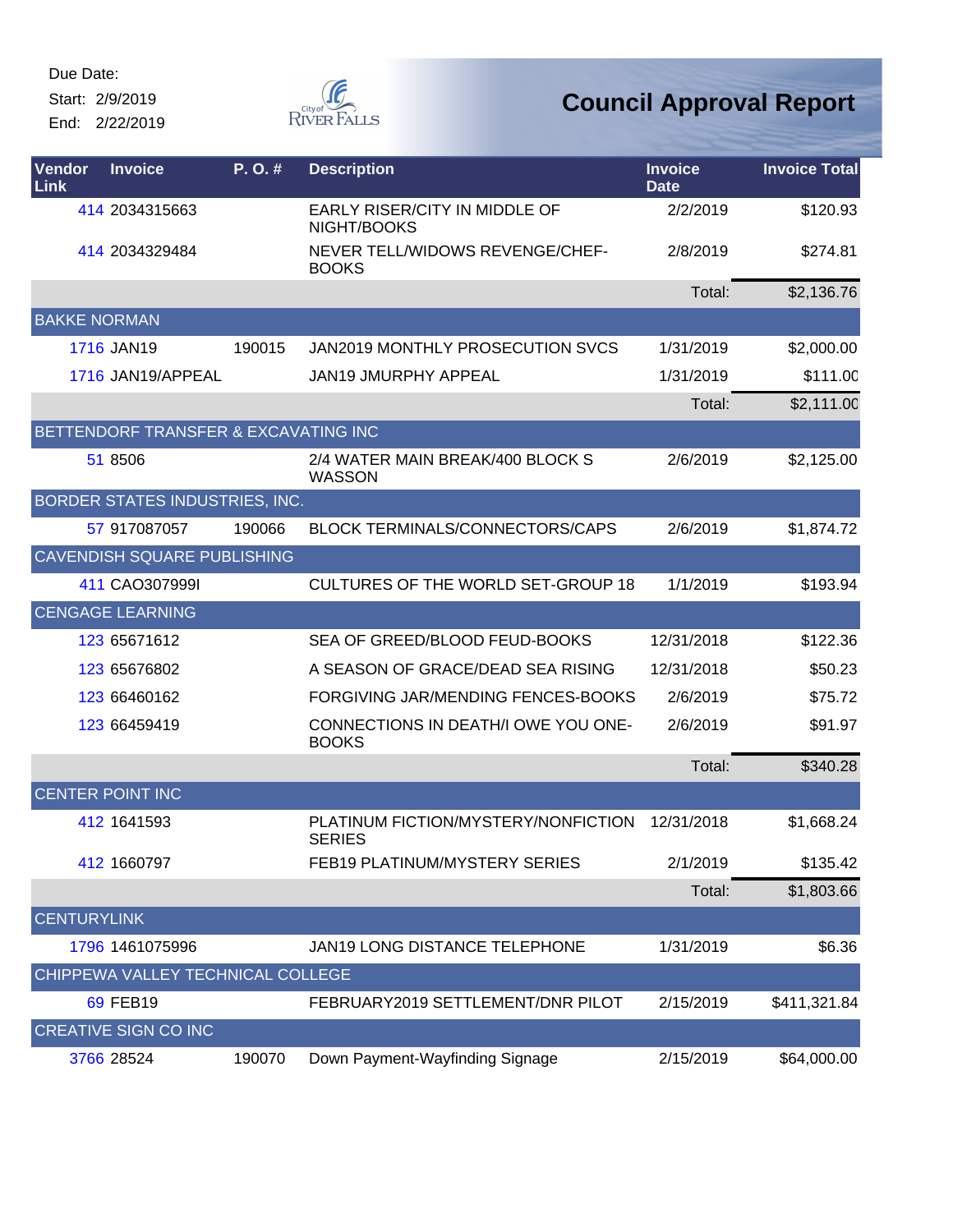Start: 2/9/2019 End: 2/22/2019



| <b>Vendor</b><br>Link | <b>Invoice</b>                    | P.O.#  | <b>Description</b>                                    | <b>Invoice</b><br><b>Date</b> | <b>Invoice Total</b> |
|-----------------------|-----------------------------------|--------|-------------------------------------------------------|-------------------------------|----------------------|
| <b>DEMCO INC</b>      |                                   |        |                                                       |                               |                      |
|                       | 577 6539051                       |        | PAPERFOLD BOOK JACKET COVERS                          | 1/28/2019                     | \$163.57             |
|                       | 577 6540053                       |        | <b>BOOK TAPE/FOIL SPINE LABELS</b>                    | 1/29/2019                     | \$375.08             |
|                       |                                   |        |                                                       | Total:                        | \$538.65             |
|                       | <b>DIGGERS HOTLINE INC</b>        |        |                                                       |                               |                      |
|                       | 93 190127701PP1                   | 190092 | 2019 DIGGER'S HOTLINE PREPAYMENT#1                    | 2/1/2019                      | \$3,750.40           |
|                       | DORIS A PECHACEK REVOCABLE TRUST  |        |                                                       |                               |                      |
|                       | 3835 WAIVER                       |        | 1325 E DIVISION-WAIVER/SECOND<br><b>APPRAISAL FEE</b> | 2/18/2019                     | \$3,500.00           |
|                       | DUANE W. NIELSEN COMPANY          |        |                                                       |                               |                      |
|                       | 96 11863                          |        | CALIBRATE INFLUENT MAGMETER/WWTP                      | 1/28/2019                     | \$616.45             |
| <b>EFTPS</b>          |                                   |        |                                                       |                               |                      |
|                       | 7 48200                           |        | PPE 02/10/2019                                        | 2/15/2019                     | \$79,487.66          |
| <b>ELM USA INC</b>    |                                   |        |                                                       |                               |                      |
|                       | 2626 15253                        |        | ECO AUTOSMART DISC REPAIR SYSTEM                      | 1/1/2019                      | \$3,545.00           |
|                       | <b>ELSTER SOLUTIONS CORP</b>      |        |                                                       |                               |                      |
|                       | 1536 90000089071-1                | 190027 | 2/19-AMI ELECTRIC METERS                              | 2/19/2018                     | \$58,964.00          |
|                       | 1536 9000089071                   | 180431 | 2/19 AMI ELECTRIC METERS                              | 2/19/2019                     | \$34,540.00          |
|                       |                                   |        |                                                       | Total:                        | \$93,504.00          |
|                       | <b>EMERGENCY CARE CONSULTANTS</b> |        |                                                       |                               |                      |
|                       | 3028 2056                         | 190090 | JAN2019 DR DUREN SVC/PHYSICIAN<br><b>RESOLUTION</b>   | 1/31/2019                     | \$1,500.00           |
|                       | <b>ENERGIS HOLDINGS LLC</b>       |        |                                                       |                               |                      |
|                       | 101 152                           | 180444 | NORTH SUB/ELETRIC SCADA PANEL<br><b>INSTALLATION</b>  | 2/12/2019                     | \$7,258.23           |
|                       | <b>ENTERPRISE FM TRUST</b>        |        |                                                       |                               |                      |
|                       | 456 FBN3644883                    | 190043 | FEB19 MOTOR POOL/BLDG INSP LEASES                     | 2/5/2019                      | \$1,878.22           |
|                       | EO JOHNSON CO. INC                |        |                                                       |                               |                      |
|                       | 98 24152663                       |        | <b>FEB19 LIBRARY RICOH COPIER</b>                     | 2/1/2019                      | \$125.74             |
|                       | 98 24274169                       |        | <b>FEB19 LIBRARY SAMSUNG COPIER</b>                   | 2/14/2019                     | \$109.52             |
|                       |                                   |        |                                                       | Total:                        | \$235.26             |
|                       | <b>EXPRESS PERSONNEL SERVICES</b> |        |                                                       |                               |                      |
|                       | 109 21853090                      | 190021 | WKEND 2/3 7HRS-WATER/WASTEWATER<br><b>TEMP HELP</b>   | 2/5/2019                      | \$132.86             |
|                       | 109 21853089                      | 190029 | WkEnd 2/3-21 Hrs-Internship payment-Josie<br>Hayes    | 2/5/2019                      | \$367.92             |
|                       | 109 21886378                      | 190021 | WKEND 2/10 9HRS-WATER/WASTEWATER<br><b>TEMP HELP</b>  | 2/12/2019                     | \$170.82             |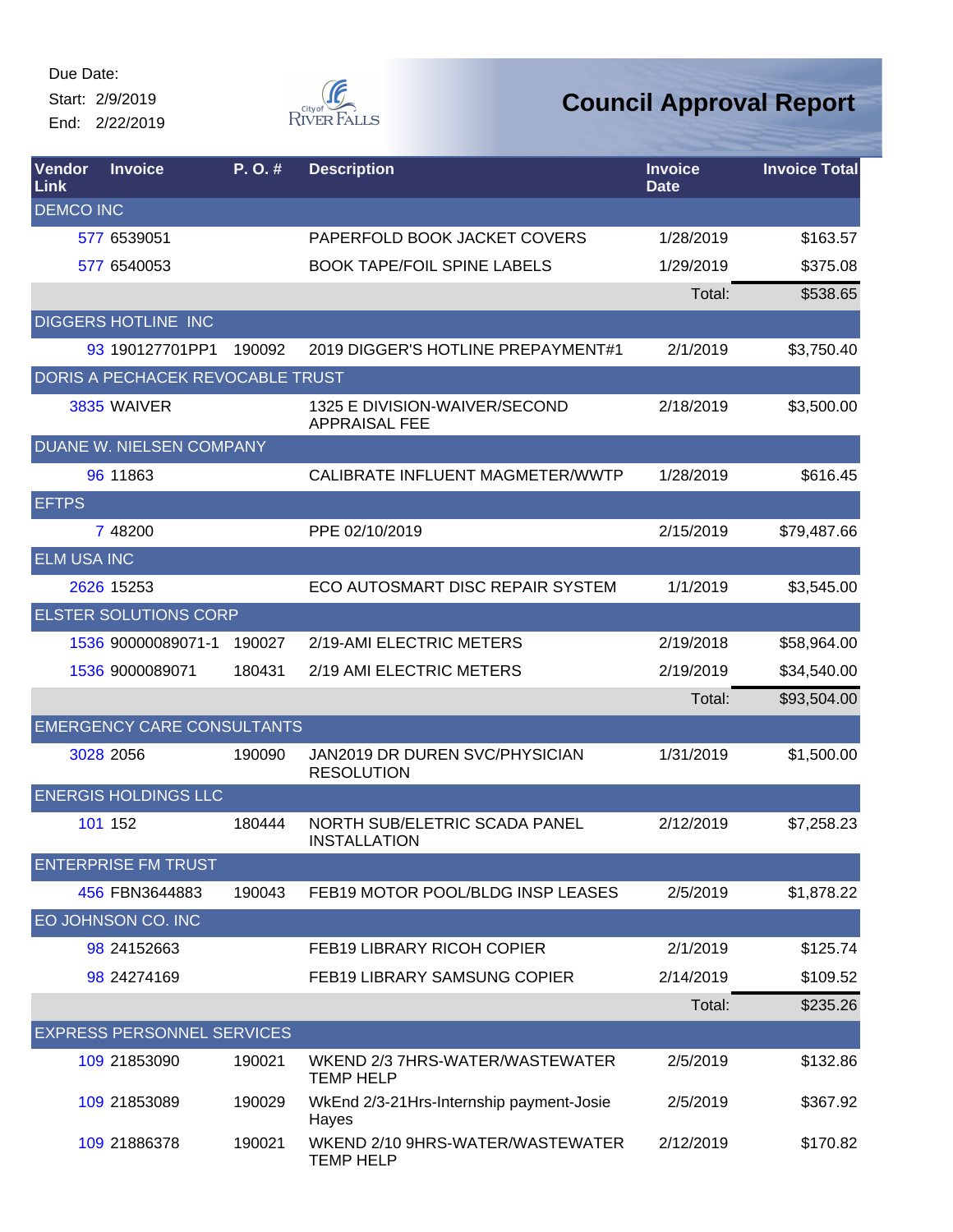Start: 2/9/2019

End: 2/22/2019



| <b>Vendor</b><br>Link | <b>Invoice</b>                     | P.O.#                                  | <b>Description</b>                                            | <b>Invoice</b><br><b>Date</b> | <b>Invoice Total</b> |
|-----------------------|------------------------------------|----------------------------------------|---------------------------------------------------------------|-------------------------------|----------------------|
|                       | 109 21886376                       | 190029                                 | WKEND 2/10/19 21Hrs-Internship payment-<br>Josie Hayes        | 2/12/2019                     | \$367.92             |
|                       | 109 21886377                       | 190019                                 | WKEND 2/10 3.5Hrs-2019 Winter/Spring<br>Seasonal Temp         | 2/12/2019                     | \$63.88              |
|                       | 109 21915210                       | 190021                                 | WKEND 2/17 9HRS RIXMANN-<br><b>WATER/WASTEWATER TEMP HELP</b> | 2/19/2019                     | \$170.82             |
|                       | 109 21915208                       | 190029                                 | WkEnd 2/17-20hrs Internship payment-Josie<br>Hayes            | 2/19/2019                     | \$350.40             |
|                       |                                    |                                        |                                                               | Total:                        | \$1,624.62           |
|                       | <b>FBG SERVICE CORPORATION</b>     |                                        |                                                               |                               |                      |
|                       | 364 841841                         | 190081                                 | <b>JAN2019 Janitorial Services Contract</b>                   | 1/31/2019                     | \$4,866.00           |
|                       | 364 841841-1                       |                                        | JAN19 AMBULANCE/PARTIAL MONTH<br><b>SERVICES</b>              | 1/31/2019                     | \$129.00             |
|                       |                                    |                                        |                                                               | Total:                        | \$4,995.00           |
|                       | <b>FIRE RECOVERY USA LLC</b>       |                                        |                                                               |                               |                      |
|                       | 3730 558946                        |                                        | 1603 PINE ST-EMERG RESPONSE-GAS<br><b>LEAK</b>                | 12/10/2018                    | \$100.00             |
|                       |                                    | FIRST NATIONAL BANK - RF SECTION 125   |                                                               |                               |                      |
|                       | 6 48199                            |                                        | PPE 02/10/2019                                                | 2/15/2019                     | \$3,990.45           |
|                       | FORUM COMMUNICATION CO             |                                        |                                                               |                               |                      |
|                       | 234 2069681                        |                                        | JAN19 JOURNAL ADS/INSERTS                                     | 1/31/2019                     | \$1,196.83           |
| <b>FREEMAN, JAMES</b> |                                    |                                        |                                                               |                               |                      |
|                       | 389 FEB19SOLAR                     |                                        | FEB19 SOLAR PYMT                                              | 2/1/2019                      | \$67.04              |
| <b>GARRETT LEIS</b>   |                                    |                                        |                                                               |                               |                      |
|                       | 3071 022519                        |                                        | 02/25/19 EAU CLAIRE TRAVEL PER DIEM                           | 2/20/2019                     | \$195.50             |
|                       |                                    | <b>GIRARD'S BUSINESS SOLUTIONS INC</b> |                                                               |                               |                      |
|                       | 1571 1903RIVFALL                   |                                        | 2019 CANON CHECK SCANNER<br>CONTRACT/JAG                      | 2/1/2019                      | \$450.00             |
| <b>HARRIS, LUKE</b>   |                                    |                                        |                                                               |                               |                      |
|                       | 1900 2019SAFETYFO<br><b>OTWEAR</b> |                                        | 2019 SAFETY FOOTWEAR<br><b>REIMBURSEMENT</b>                  | 2/15/2019                     | \$105.49             |
|                       |                                    | HAZEL MACKIN COMMUNITY LIBRARY         |                                                               |                               |                      |
|                       | 3851 755814                        |                                        | REFUND-HARD DUTY/LOST BOOK                                    | 2/19/2019                     | \$24.00              |
|                       | HUDSON FORD MERCURY LLC            |                                        |                                                               |                               |                      |
|                       | 144 012319-1                       | 190052                                 | 2018 FORD ESCAPE-WATER/WASTEWATER                             | 1/23/2019                     | \$18,095.00          |
|                       | 144 012319                         | 190055                                 | 2019 Ford Police Interceptor                                  | 1/31/2019                     | \$27,095.00          |
|                       |                                    |                                        |                                                               | Total:                        | \$45,190.00          |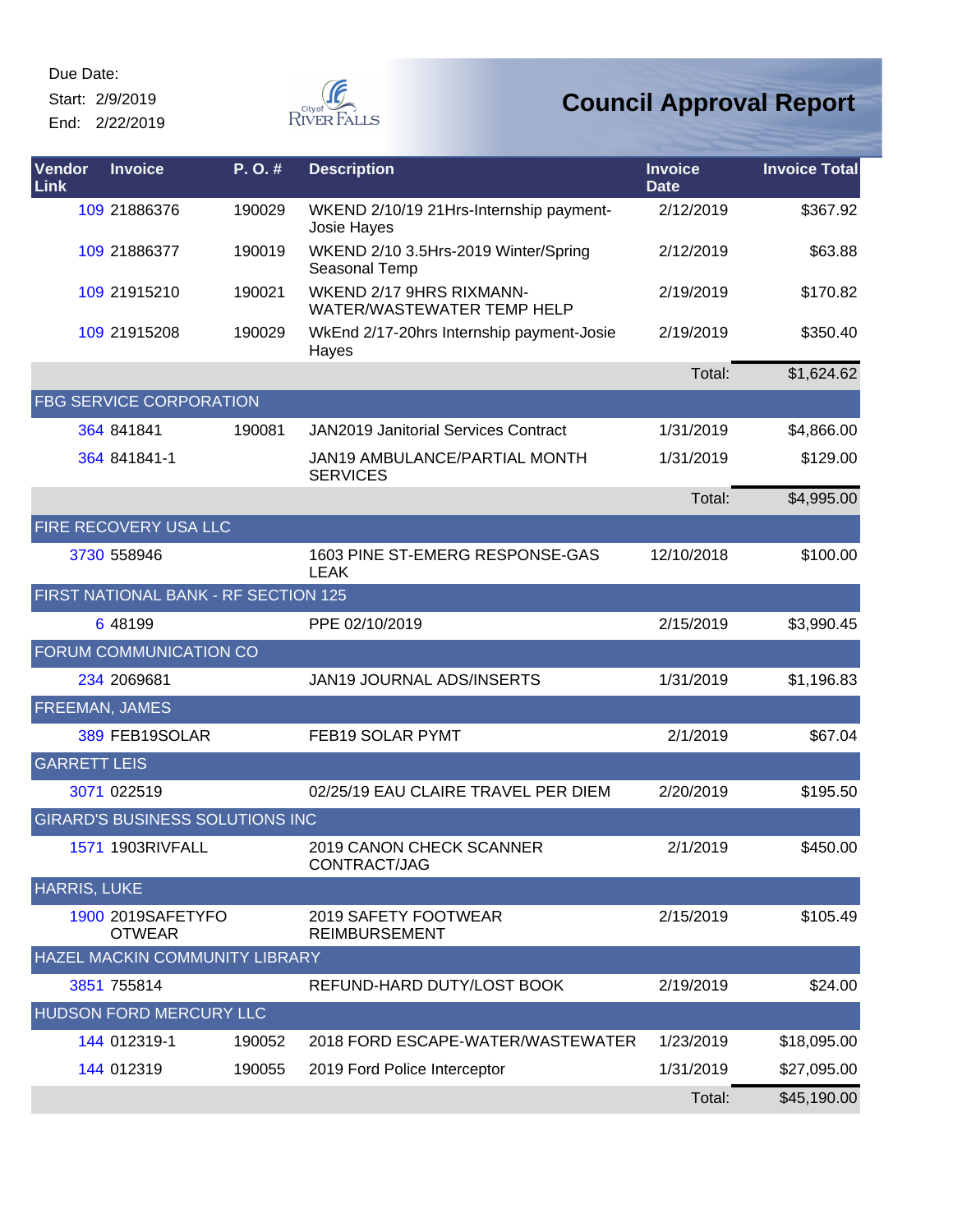Start: 2/9/2019

End: 2/22/2019



| Vendor<br>Link         | <b>Invoice</b>                         | P.O.#  | <b>Description</b>                                   | <b>Invoice</b><br><b>Date</b> | <b>Invoice Total</b> |
|------------------------|----------------------------------------|--------|------------------------------------------------------|-------------------------------|----------------------|
|                        | HUDSON PHYSICIANS, S.C.                |        |                                                      |                               |                      |
|                        | 145 80037041/JAN1<br>9                 |        | JAN19 AMBULANCE EMPLOYMENT EXAMS                     | 1/31/2019                     | \$1,730.00           |
|                        | HUEBSCH LAUNDRY COMPANY                |        |                                                      |                               |                      |
|                        | 146 4225355                            | 190035 | 1/30 HUEBSCH PW UNIFORMS                             | 1/30/2019                     | \$49.16              |
|                        | 146 4225576                            | 190035 | 01/30 HUEBSCH PW UNIFORMS                            | 1/30/2019                     | \$131.12             |
|                        | 146 4230186                            | 190035 | 2/6 HUEBSCH PW UNIFORMS                              | 2/6/2019                      | \$131.12             |
|                        | 146 4234229                            | 190035 | 2/13 HUEBSCH PW UNIFORMS                             | 2/13/2019                     | \$131.12             |
|                        | 146 4234228                            | 190016 | 2/13 HUEBSCH WATER UNIFORMS                          | 2/13/2019                     | \$40.28              |
|                        | 146 4234227                            | 190011 | 2/13 HUEBSCH ELECTRIC UNIFORM                        | 2/13/2019                     | \$250.59             |
|                        | 146 4234943                            | 190018 | 2/13 CITY HALL BRUSHMAT SERVIC                       | 2/13/2019                     | \$42.88              |
|                        | 146 4234936                            | 190044 | 02/13 LINEN/BRUSHMAT SVC                             | 2/13/2019                     | \$47.96              |
|                        | 146 4234933                            | 190047 | 2/13 PD BRUSHMAT SVC                                 | 2/13/2019                     | \$40.77              |
|                        | 146 4232007                            |        | <b>CREDIT-SAMPLES RETURNED</b>                       | 2/13/2019                     | $-$ \$347.52         |
|                        |                                        |        |                                                      | Total:                        | \$517.48             |
| I & S GROUP, INC       |                                        |        |                                                      |                               |                      |
|                        | 2787 54451                             | 180161 | JAN19 Glen Park Renovation Project                   | 1/31/2019                     | \$9,577.00           |
|                        | 2787 54450                             | 180163 | JAN19 Glen Park Pavilion - Construction              | 1/31/2019                     | \$4,159.75           |
|                        |                                        |        |                                                      | Total:                        | \$13,736.75          |
| <b>IMAGE TREND INC</b> |                                        |        |                                                      |                               |                      |
|                        | 457 114929                             |        | 2019 ANNUAL FEE/AMBULANCE                            | 2/1/2019                      | \$400.00             |
|                        | INDUSTRIAL HEALTH SERVICES NETWORK INC |        |                                                      |                               |                      |
|                        | 948 117343                             |        | JAN19 RANDOM EMPLOYEE TESTING                        | 1/31/2019                     | \$160.80             |
| <b>INFOSEND INC</b>    |                                        |        |                                                      |                               |                      |
|                        | 150 148463                             | 190041 | JAN2019 RFMU MONTHLY STMT SVCS                       | 2/1/2019                      | \$3,082.24           |
|                        | 150 148937-1                           | 190041 | JAN2019-POSTAGE INCREASE/MONTHLY<br><b>STMT SVCS</b> | 2/1/2019                      | \$1.71               |
|                        |                                        |        |                                                      | Total:                        | \$3,083.95           |
|                        | <b>INSIGHT EDGE LLC</b>                |        |                                                      |                               |                      |
|                        | 1201 1564                              | 190096 | 1/29 COMMUNICATING W/STYLE                           | 2/1/2019                      | \$4,056.26           |
|                        |                                        |        | INTERNATIONAL CITY MGMT ASSOC RETIREMENT CORP        |                               |                      |
|                        | 1 48194                                |        | PPE 02/10/2019                                       | 2/15/2019                     | \$21,070.86          |
|                        | 1 48195                                |        | PPE 02/10/2019                                       | 2/15/2019                     | \$1,167.08           |
|                        |                                        |        |                                                      | Total:                        | \$22,237.94          |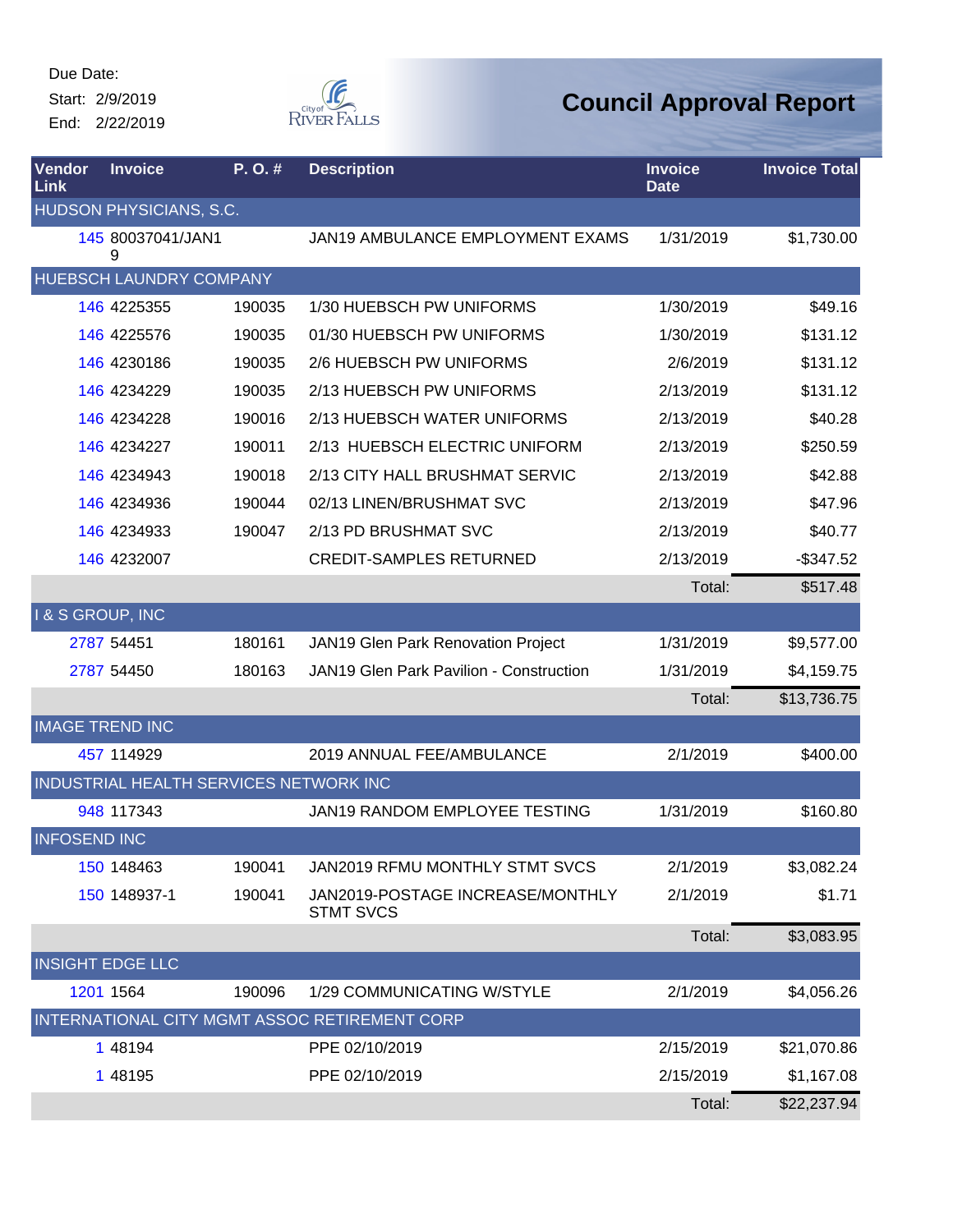Start: 2/9/2019 End: 2/22/2019



| Vendor<br>Link         | <b>Invoice</b>                     | P.O.#  | <b>Description</b>                                    | <b>Invoice</b><br><b>Date</b> | <b>Invoice Total</b> |
|------------------------|------------------------------------|--------|-------------------------------------------------------|-------------------------------|----------------------|
|                        | JAGUAR SOFTWARE, INC               |        |                                                       |                               |                      |
|                        | 3251 8080                          |        | 2019 JAG CHECK SCANNING SOFTWARE<br><b>MAINT</b>      | 2/1/2019                      | \$1,960.00           |
|                        | JFTCO, INC (FABICK)                |        |                                                       |                               |                      |
|                        | 2276 W79482                        |        | <b>WELL#6 CONTROL PANEL</b><br><b>TROUBLESHOOTING</b> | 1/31/2019                     | \$1,027.32           |
| <b>JOBSHQ</b>          |                                    |        |                                                       |                               |                      |
|                        | 162 2069153                        |        | JAN19 POLICE/WATER-WASTEWATER<br><b>OPERATOR</b>      | 1/31/2019                     | \$121.20             |
| <b>JOHNSON, VIRGIL</b> |                                    |        |                                                       |                               |                      |
|                        | 167 2019SAFETYFO<br><b>OTWEAR</b>  |        | 2019 SAFETY FOOTWEAR                                  | 2/18/2019                     | \$150.00             |
|                        | JORDAN TRANSFORMER LLC             |        |                                                       |                               |                      |
|                        | 1955 14652                         | 190087 | Southfork Sub Transformer Remanufacture               | 2/15/2019                     | \$151,199.25         |
|                        | <b>JUNIOR LIBRARY GUILD</b>        |        |                                                       |                               |                      |
|                        | 408 443160                         |        | INTERMEDIATE/ADVANCED/EASY READERS 12/31/2018         |                               | \$3,572.70           |
| <b>KOEHLER, GREG</b>   |                                    |        |                                                       |                               |                      |
|                        | 679 021919                         |        | 2/19/19 PLOVER TRAVEL PER DIEM                        | 2/13/2019                     | \$82.50              |
|                        | KRAUSE POWER ENGINEERING LLC       |        |                                                       |                               |                      |
|                        | 171 FEB19/NORTH<br><b>SUB</b>      |        | THRU JAN19-NORTH SUB RELAY PANEL<br><b>CHARGES</b>    | 2/2/2019                      | \$27,021.75          |
|                        | 171 FEB19/HIGHVO<br>LT             |        | THRU JAN19-HIGH VOLTAGE<br><b>RECONSTRUCTION</b>      | 2/2/2019                      | \$81.90              |
|                        | 171 FEB19SOUTHF 190080<br>Κ        |        | THRU JAN19-South Fork Sub Upgrades                    | 2/2/2019                      | \$3,704.40           |
|                        | 171 FEB19NSUB                      |        | THRU JAN19-N SUB FEEDER 34 RELAY                      | 2/2/2019                      | \$3,588.05           |
|                        | 171 FEB19MISC                      |        | POWER PLANT RELAY/PROJECT<br>MTG/EXPENSES             | 2/2/2019                      | \$1,452.57           |
|                        | 171 FEB19INSP                      |        | <b>INSPECTION SVCS-REALTIME UTILITY ENG</b>           | 2/2/2019                      | \$2,924.46           |
|                        | 171 FEB19MISC2                     |        | FAULT CALCULATIONS/SPEC SOFTWARE                      | 2/2/2019                      | \$105.00             |
|                        |                                    |        |                                                       | Total:                        | \$38,878.13          |
| <b>KUSILEK JON</b>     |                                    |        |                                                       |                               |                      |
|                        | 1148 2019SAFETYFO<br><b>OTWEAR</b> |        | 2019 SAFETY FOOTWEAR<br><b>REIMBURSEMENT</b>          | 1/31/2019                     | \$134.99             |
| <b>KWIK TRIP</b>       |                                    |        |                                                       |                               |                      |
|                        | 172 JAN19 MOTOR<br><b>FUEL</b>     |        | JAN19 MOTOR FUEL STMT                                 | 1/31/2019                     | \$8,604.36           |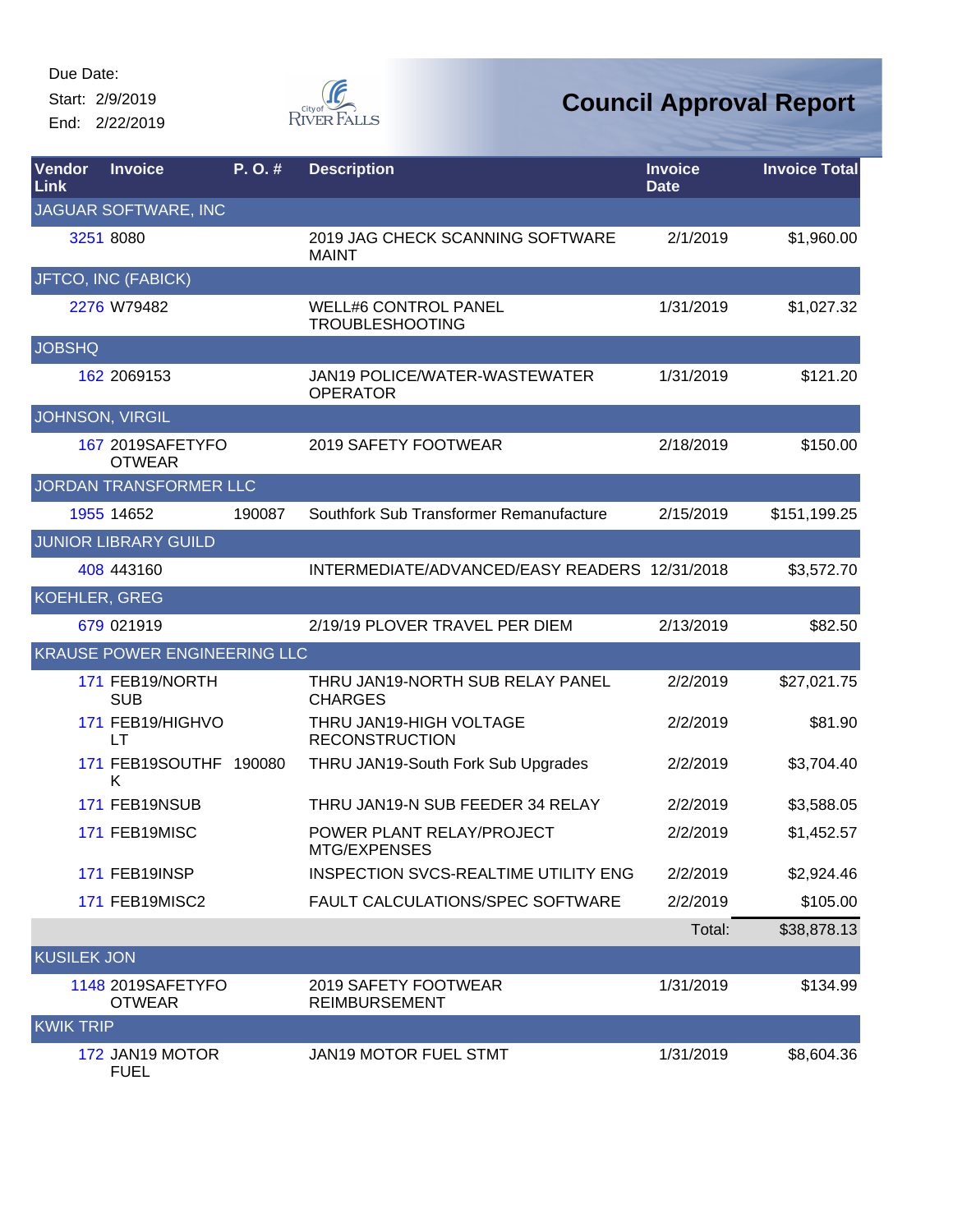Start: 2/9/2019 End: 2/22/2019

Œ RIVER FALLS

### **Council Approval Report**

| Vendor<br>Link     | <b>Invoice</b>                | P.O.#  | <b>Description</b>                                      | <b>Invoice</b><br><b>Date</b> | <b>Invoice Total</b> |
|--------------------|-------------------------------|--------|---------------------------------------------------------|-------------------------------|----------------------|
|                    | LEAGUE OF MINNESOTA CITIES    |        |                                                         |                               |                      |
|                    | 660 288394                    |        | MGMT ANALYST FELLOW JOB AD                              | 1/30/2019                     | \$161.00             |
|                    | 660 288395                    |        | WATER/WASTWATER OPERATOR JOB AD                         | 1/30/2019                     | \$230.00             |
|                    |                               |        |                                                         | Total:                        | \$391.00             |
| <b>LEXIPOL LLC</b> |                               |        |                                                         |                               |                      |
|                    | 2221 27257                    | 190093 | 2019 RFPD Online Procedure Manual                       | 2/1/2019                      | \$8,435.00           |
|                    | LEXISNEXIS RISK DATA MGMT INC |        |                                                         |                               |                      |
|                    | 3765 1703497-<br>20190131     |        | JAN19 ADVANCED PERSON/CORP<br><b>SEARCHES</b>           | 2/1/2019                      | \$64.10              |
|                    | <b>LOFFLER COMPANIES INC</b>  |        |                                                         |                               |                      |
|                    | 182 3034079                   |        | JAN19 AMB OVERAGES/KONICA MNOLTA                        | 1/31/2019                     | \$16.96              |
|                    | 182 24148648                  |        | FEB19-ADMIN KONICA MINOLTA<br>STANDARD/USAGE            | 2/1/2019                      | \$255.77             |
|                    | 182 24148646                  |        | FEB19 MAILROOM KONICA MINOLTA-<br><b>STANDARD PYMT</b>  | 2/1/2019                      | \$249.00             |
|                    | 182 24148645                  |        | FEB19-CSR/COURT KONICA MINOLTA-<br><b>STANDARD PYMT</b> | 2/1/2019                      | \$160.00             |
|                    | 182 24148647                  |        | FEB19-FIRE DEPT KONICA MINOLTA-<br><b>STANDARD PYMT</b> | 2/1/2019                      | \$216.00             |
|                    | 182 376509774                 |        | FEB19 PW KONICA BASE PYMT/OVERAGE                       | 2/1/2019                      | \$193.37             |
|                    | 182 24273254                  |        | FEB19 AMBULANCE KONICA MINOLTA BASE<br><b>PYMT</b>      | 2/14/2019                     | \$123.00             |
|                    |                               |        |                                                         | Total:                        | \$1,214.10           |
|                    | <b>LYNN &amp; ASSOCIATES</b>  |        |                                                         |                               |                      |
|                    | 3841 EQ1:2019                 |        | SSIMPSON-EXECUTIVE<br>COACHING/EMOTIONAL ASSESSMENT     | 2/11/2019                     | \$150.00             |
|                    | <b>MAILROOM FINANCE INC</b>   |        |                                                         |                               |                      |
|                    | 845 JAN19 STMT                |        | JAN19 POSTAGE METER FUNDS                               | 1/31/2019                     | \$1,411.00           |
|                    |                               |        | MIDAMERICA ADMINISTRATIVE & RETIREMENT SOLUTIONS        |                               |                      |
|                    | 500 MAR000001009              |        | JULY18-SEPT18 FSA FEES                                  | 1/31/2019                     | \$536.25             |

8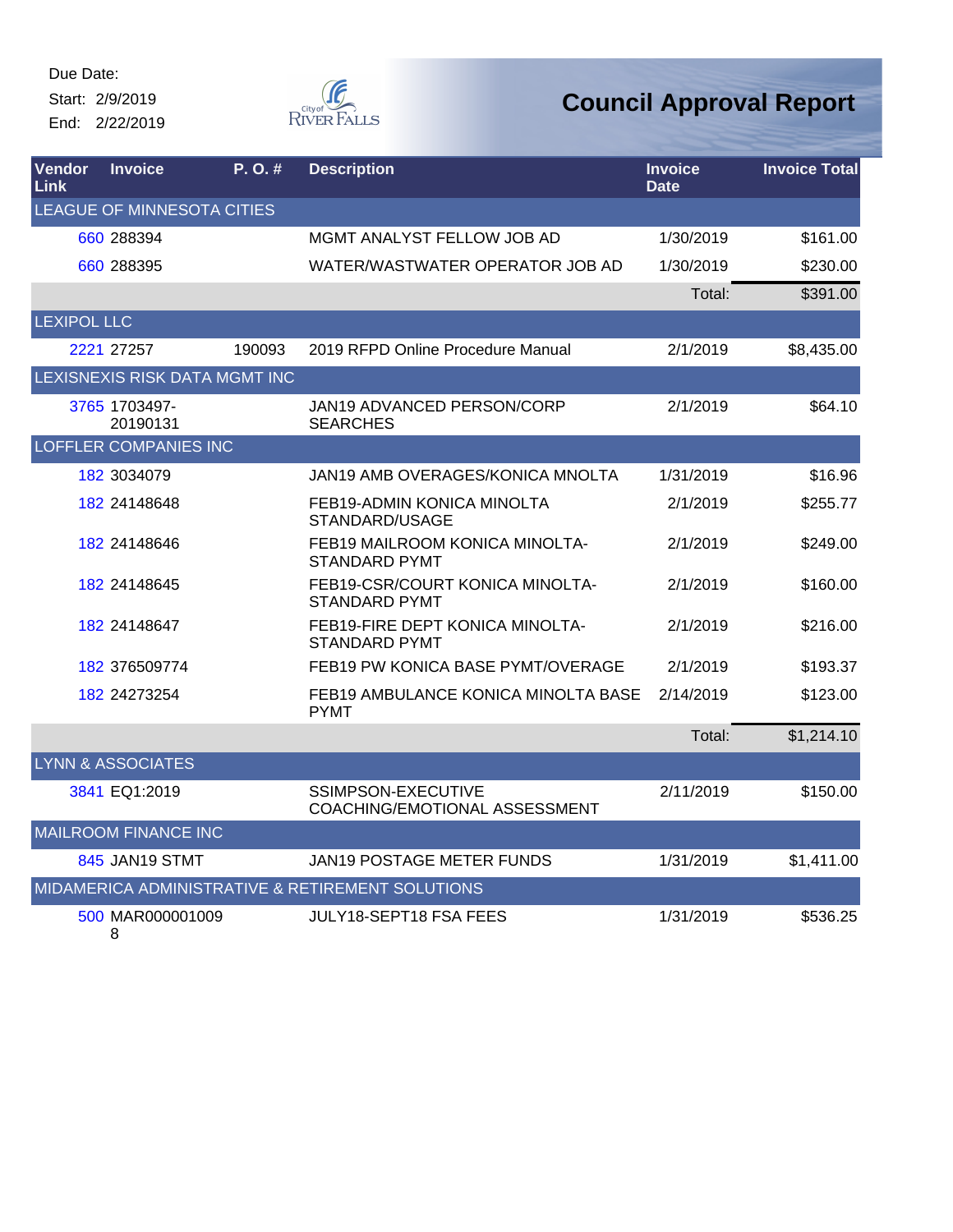Start: 2/9/2019 End: 2/22/2019



| Vendor<br>Link         | <b>Invoice</b>                            | P. O. # | <b>Description</b>                                   | <b>Invoice</b><br><b>Date</b> | <b>Invoice Total</b> |
|------------------------|-------------------------------------------|---------|------------------------------------------------------|-------------------------------|----------------------|
| <b>MIDWEST TAPE</b>    |                                           |         |                                                      |                               |                      |
|                        | 409 96708493                              |         | SIEGE OF STONE - AUDIO MATERIAL                      | 12/31/2018                    | \$39.99              |
|                        | 409 96935211                              |         | LIAR LIAR 3/AUDIO MATERIAL                           | 2/5/2019                      | \$34.99              |
|                        | 409 96935213                              |         | DEVILS DAUGHTER/NEXT TO DIE-AUDIO<br><b>MATERIAL</b> | 2/5/2019                      | \$167.96             |
|                        | 409 96935212                              |         | ON THE COME UP-AUDIO MATERIAL                        | 2/5/2019                      | \$44.99              |
|                        | 409 96981341                              |         | ALL IN 2/THE CHEF - AUDIO MATERIAL                   | 2/12/2019                     | \$67.98              |
|                        | 409 96980656                              |         | <b>JUSTIFIED MURDER</b>                              | 2/12/2019                     | \$39.99              |
|                        |                                           |         |                                                      | Total:                        | \$395.90             |
| MITCHELL, HOLLY        |                                           |         |                                                      |                               |                      |
|                        | 1063 020719                               |         | REIMBURSE-ARROWHEAD EMS<br><b>CONF/HOTEL</b>         | 2/7/2019                      | \$644.46             |
|                        | <b>MY RECEPTIONIST INC</b>                |         |                                                      |                               |                      |
|                        | 192 S022030206                            | 190023  | JAN19 RFMU AFTER HOURS PHONE<br><b>SERVICE</b>       | 1/31/2019                     | \$179.52             |
|                        | NORTHERN STATES POWER COMPANY WI          |         |                                                      |                               |                      |
|                        | 344 623217995                             |         | <b>JAN19 PRESCOTT AMB ENERGY BILL</b>                | 1/18/2019                     | \$266.70             |
|                        | ONE TIME PAY VENDOR                       |         |                                                      |                               |                      |
|                        | 9999 CAMERON<br><b>PUBLIC LIBRA</b>       |         | REFUND LOST LIBRARY MATERIALS                        | 5/16/2016                     | \$6.00               |
|                        | 9999 BRUHJELL                             |         | RESTITUTION/CITATION AE380992-3                      | 2/21/2019                     | \$50.00              |
|                        | 9999 GSTARKS                              |         | REFUND CITATON OVERPYMT #04019024                    | 2/21/2019                     | \$75.00              |
|                        | 9999 SSCHETNAN                            |         | REFUND-CITATION OVERPYMT #04003414                   | 2/21/2019                     | \$75.00              |
|                        |                                           |         |                                                      | Total:                        | \$206.00             |
|                        | <b>PARK N REC REFUNDS / PAYMENTS</b>      |         |                                                      |                               |                      |
|                        | 995400 7-31-17 A<br><b>KLEINBROOK</b>     |         | JULY 2017 REFUND PRINCESS PRESCHOOL<br>2 DAY CAMP    | 7/31/2017                     | \$25.00              |
|                        | 995400 7-12-18<br><b>BALDESHWILE</b><br>R |         | 7-12-18 REFUND CANCELED SWIMMING                     | 7/12/2018                     | \$25.00              |
|                        |                                           |         |                                                      | Total:                        | \$50.00              |
| <b>PATRICK OJA</b>     |                                           |         |                                                      |                               |                      |
|                        | 3485 2019SAFETYFO<br><b>OTWEAR</b>        |         | 2019 SAFETY FOOTWEAR                                 | 2/18/2019                     | \$150.00             |
| <b>PELION BENEFITS</b> |                                           |         |                                                      |                               |                      |
|                        | 5 48198                                   |         | PPE 02/10/2019                                       | 2/15/2019                     | \$2,679.57           |
|                        | PIERCE COUNTY HIGHWAY DEPT                |         |                                                      |                               |                      |
|                        | 453 190123                                |         | PUSH BAR FOR SALT SHED                               | 2/8/2019                      | \$120.56             |
|                        | PIERCE COUNTY TREASURER                   |         |                                                      |                               |                      |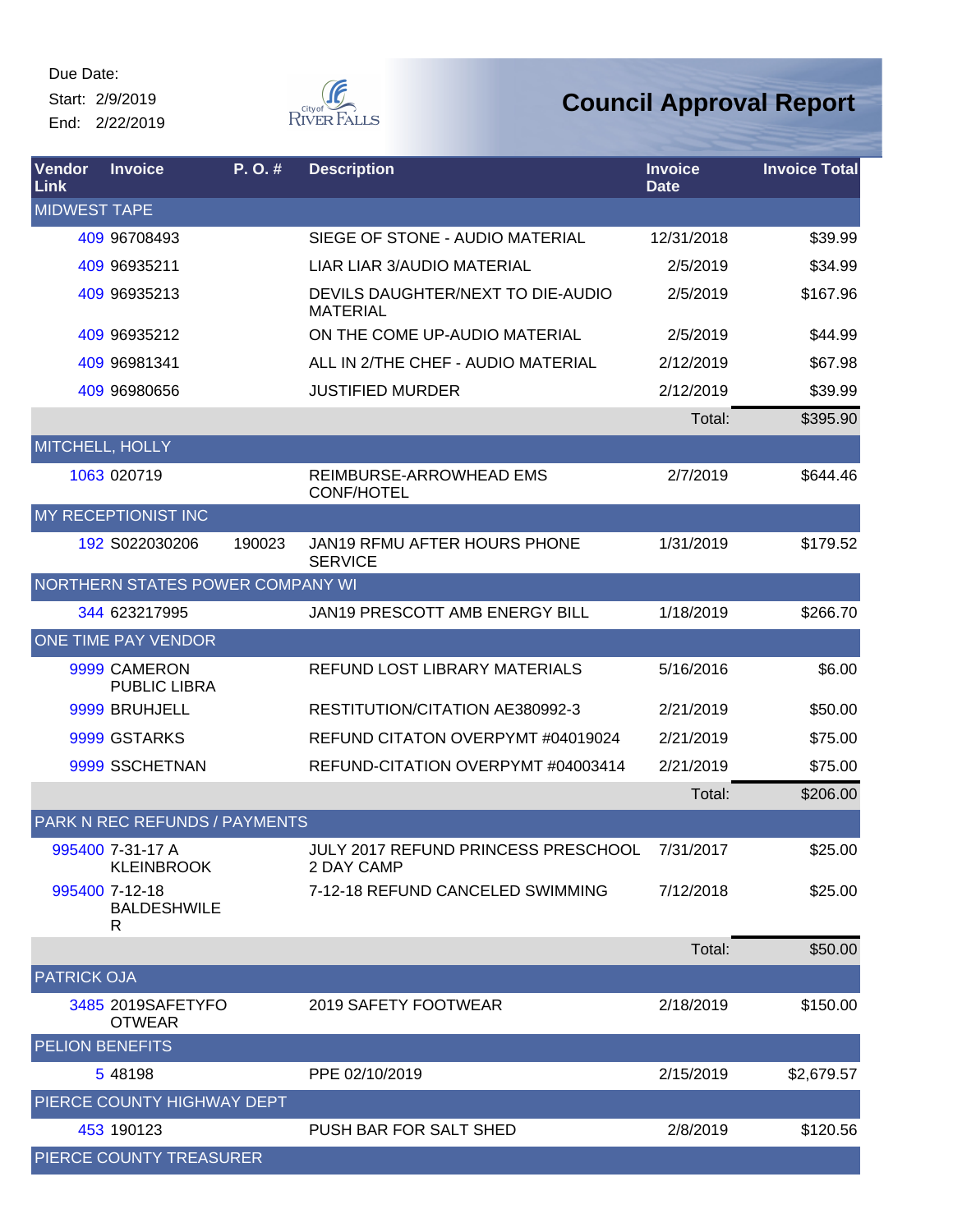Start: 2/9/2019

End: 2/22/2019



| <b>Vendor</b><br><b>Link</b> | <b>Invoice</b>                                  | P.O.#  | <b>Description</b>                                 | <b>Invoice</b><br><b>Date</b> | <b>Invoice Total</b> |
|------------------------------|-------------------------------------------------|--------|----------------------------------------------------|-------------------------------|----------------------|
|                              | 210 JAN19                                       |        | JAN19 JAIL, DWI & INTERLOCK                        | 1/31/2019                     | \$680.41             |
|                              | 210 FEB19                                       |        | FEBRUARY2019 SETTLEMENT                            | 2/15/2019                     | \$1,994,408.79       |
|                              | 210 FEB18SETTLE<br><b>MENT</b>                  |        | FEB19 DOG SETTLEMENT                               | 2/21/2019                     | \$877.00             |
|                              |                                                 |        |                                                    | Total:                        | \$1,995,966.20       |
|                              | PROCISE SOLUTIONS INC                           |        |                                                    |                               |                      |
|                              | 3670 3386                                       | 180416 | JAN19 Sharepoint Migration to Office               | 1/31/2019                     | \$5,040.00           |
|                              | PUBLIC SERVICE COMMISSION OF WISCONSIN          |        |                                                    |                               |                      |
|                              | 216 1901-I-05110                                |        | AMR NONSTD METER TARIFF                            | 2/15/2019                     | \$44.89              |
|                              | RFMU PAYMENTS OR REFUNDS                        |        |                                                    |                               |                      |
|                              | 990610 2597-02<br><b>NAEDLER</b><br><b>MEGA</b> |        | RFMU OVERPYMNT 438 N 8TH ST 2597-02                | 12/12/2016                    | \$186.50             |
|                              | 990610 3737-28 M<br><b>NIQUETTE</b>             |        | RFMU RFND OVRPYMT 117 CHURCH ST<br>#304 3737-28    | 2/7/2018                      | \$16.56              |
|                              | 990610 136100                                   |        | REFUND-RFMU OVERPYMT #1361-00                      | 2/13/2019                     | \$137.40             |
|                              | 990610 163010                                   |        | REFUND-RFMU OVERPYMT #1630-10                      | 2/13/2019                     | \$58.80              |
|                              | 990610 228102                                   |        | REFUND-RFMU OVERPYMT #2281-02                      | 2/13/2019                     | \$131.33             |
|                              | 990610 234908                                   |        | REFUND-RFMU OVERPYMT #2349-08                      | 2/13/2019                     | \$145.03             |
|                              | 990610 409009                                   |        | REFUND-RFMU OVERPYMT #4090-09                      | 2/14/2019                     | \$619.46             |
|                              | 990610 540101                                   |        | REFUND-RFMU OVERPYMT #5401-01                      | 2/14/2019                     | \$62.95              |
|                              | 990610 748217                                   |        | REFUND-RFMU OVERPYMT #7482-17                      | 2/14/2019                     | \$17.02              |
|                              | 990610 8323-14                                  |        | REFUND-RFMU OVERPYMT #8323-14                      | 2/14/2019                     | \$92.73              |
|                              | 990610 955007                                   |        | REFUND-RFMU OVERPYMT #9550-07                      | 2/14/2019                     | \$65.02              |
|                              |                                                 |        |                                                    | Total:                        | \$1,532.80           |
|                              | <b>RIVER CITY ELECTRIC</b>                      |        |                                                    |                               |                      |
|                              | 1291 1559                                       | 190078 | ELECTRICAL WORK-AMBULANCE/CITY<br><b>HALL/FIRE</b> | 1/31/2019                     | \$1,591.29           |
|                              | RIVER FALLS CHAMBER OF COMMERCE INC             |        |                                                    |                               |                      |
|                              | 225 16728                                       |        | 2/14 LANDLORD CONNECTIONS-GUEST<br><b>SPEAKER</b>  | 2/13/2019                     | \$10.00              |
|                              | 225 16751                                       |        | APPLIANCE REBATES/CHAMBER CHECKS                   | 2/18/2019                     | \$100.00             |
|                              |                                                 |        |                                                    | Total:                        | \$110.00             |
|                              | RIVER FALLS MAIN ST 2000 PROJECT INC            |        |                                                    |                               |                      |
|                              | 767 FEB19SETTLE<br><b>MENT</b>                  |        | FEB19 SETTLEMENT                                   | 2/15/2019                     | \$42,000.00          |
|                              | RIVER FALLS POLICE ASSOCIATION                  |        |                                                    |                               |                      |
|                              | 9 48 201                                        |        | FEBRUARY 2019                                      | 2/15/2019                     | \$648.00             |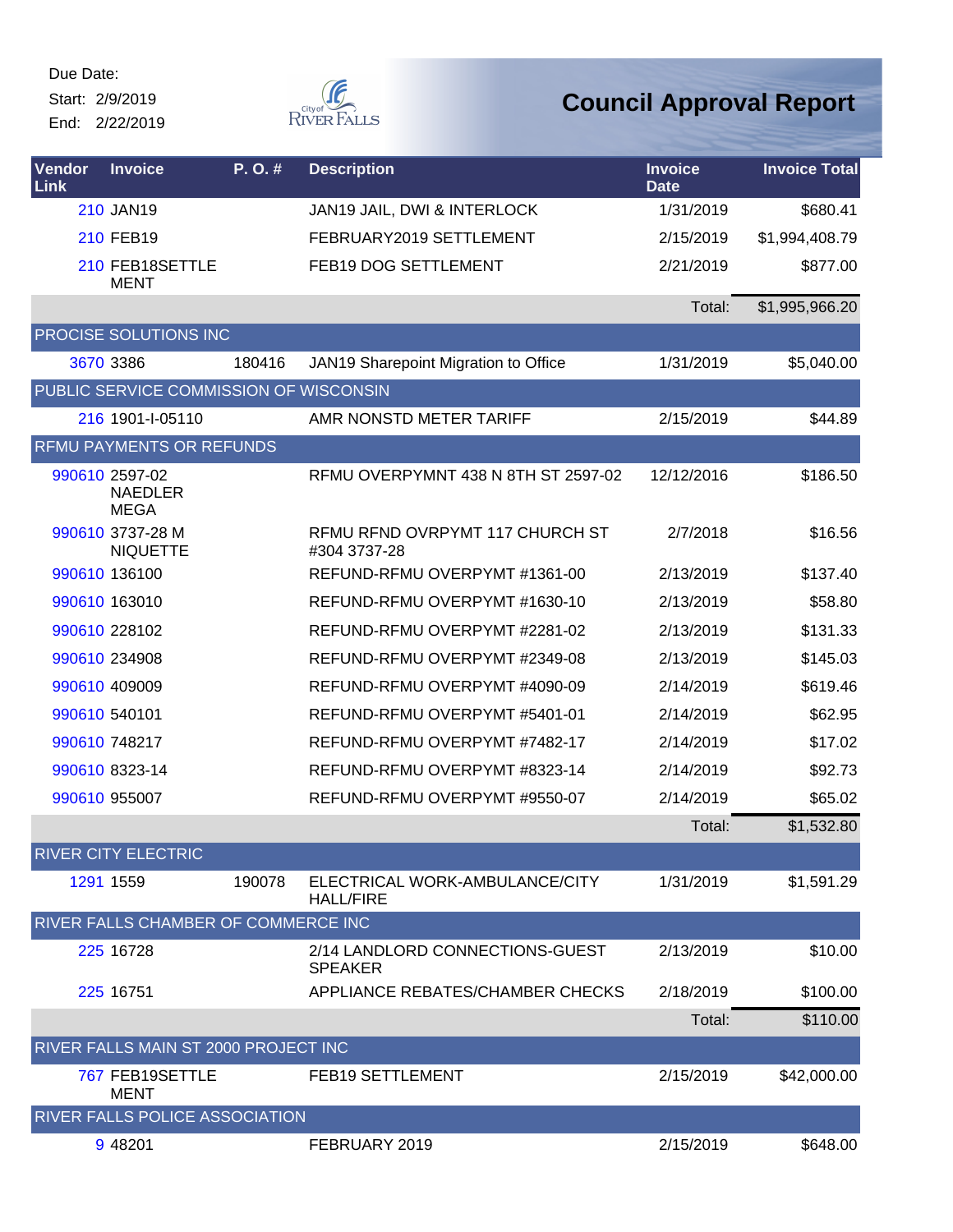Start: 2/9/2019

End: 2/22/2019



| Vendor<br>Link        | <b>Invoice</b>                           | P.O.#  | <b>Description</b>                                      | <b>Invoice</b><br><b>Date</b> | <b>Invoice Total</b> |
|-----------------------|------------------------------------------|--------|---------------------------------------------------------|-------------------------------|----------------------|
|                       | RIVER FALLS SPORTSMAN'S CLUB             |        |                                                         |                               |                      |
|                       | 472 2019                                 | 190095 | 2019 Membership Fees-RF Sportsman's Club                | 2/18/2019                     | \$1,100.00           |
| <b>RODGERS, DAVID</b> |                                          |        |                                                         |                               |                      |
|                       | 2291 012419                              |        | REIMBURSEMENT/ACLS REFRESHER                            | 1/24/2019                     | \$140.00             |
| <b>RUNNING INC</b>    |                                          |        |                                                         |                               |                      |
|                       | 1573 20214                               | 190086 | JAN2019 Taxi Management Services                        | 1/31/2019                     | \$16,666.56          |
|                       | <b>SCHOOL DISTRICT OF RIVER FALLS</b>    |        |                                                         |                               |                      |
|                       | <b>229 FEB19</b>                         |        | FEBRUARY2019 SETTLEMENT/DNR PILOT                       | 2/15/2019                     | \$4,366,750.18       |
|                       | SHORT ELLIOTT HENDRICKSON INC            |        |                                                         |                               |                      |
|                       | 244 363095                               | 180424 | Thru 1/31 Troy-Pomeroy Watermain Relocate               | 2/1/2019                      | \$3,357.41           |
|                       | 244 363093                               |        | TROY ST WATER MODEL/STERLING PONDS<br><b>WATER FLOW</b> | 2/1/2019                      | \$1,641.73           |
|                       |                                          |        |                                                         | Total:                        | \$4,999.14           |
|                       | <b>SOUTH FORK CAFE INC</b>               |        |                                                         |                               |                      |
|                       | 250 0154190                              |        | 2/14 LANDLORD CONNECTION BREAKFAST                      | 2/15/2019                     | \$519.20             |
|                       | <b>ST CROIX COUNTY CLERK</b>             |        |                                                         |                               |                      |
|                       | 650 FEB19SETTLE<br><b>MENT</b>           |        | FEB19 DOG SETTLEMENT                                    | 2/21/2019                     | \$312.00             |
|                       | ST CROIX COUNTY REGISTER OF DEEDS        |        |                                                         |                               |                      |
|                       | 935 SC2019                               |        | 2019 ESCROW/COPIES & RECORDS                            | 2/11/2019                     | \$300.00             |
|                       | <b>ST CROIX COUNTY TREASURER</b>         |        |                                                         |                               |                      |
|                       | 252 JAN19                                |        | JAN19 JAIL, DWI & INTERLOCK                             | 1/31/2019                     | \$554.80             |
|                       | 252 FEB19                                |        | FEBRUARY2019 SETTLEMENT/DNR PILOT                       | 2/15/2019                     | \$549,484.04         |
|                       |                                          |        |                                                         | Total:                        | \$550,038.84         |
|                       | ST CROIX VALLEY NATURAL GAS CO           |        |                                                         |                               |                      |
|                       | 255 33985/JAN19                          |        | JAN19 - 2815 PRAIRIE DR GAS BILL                        | 1/31/2019                     | \$812.85             |
| <b>STATE OF WI</b>    |                                          |        |                                                         |                               |                      |
|                       | 259 JAN19                                |        | JAN19 PENALTY ASSESSMENT                                | 1/31/2019                     | \$2,432.26           |
|                       | STATE OF WI DEPT OF EMPLOYEE TRUST FUNDS |        |                                                         |                               |                      |
|                       | 11 48202                                 |        | FEBRUARY 2019                                           | 2/15/2019                     | \$91,985.74          |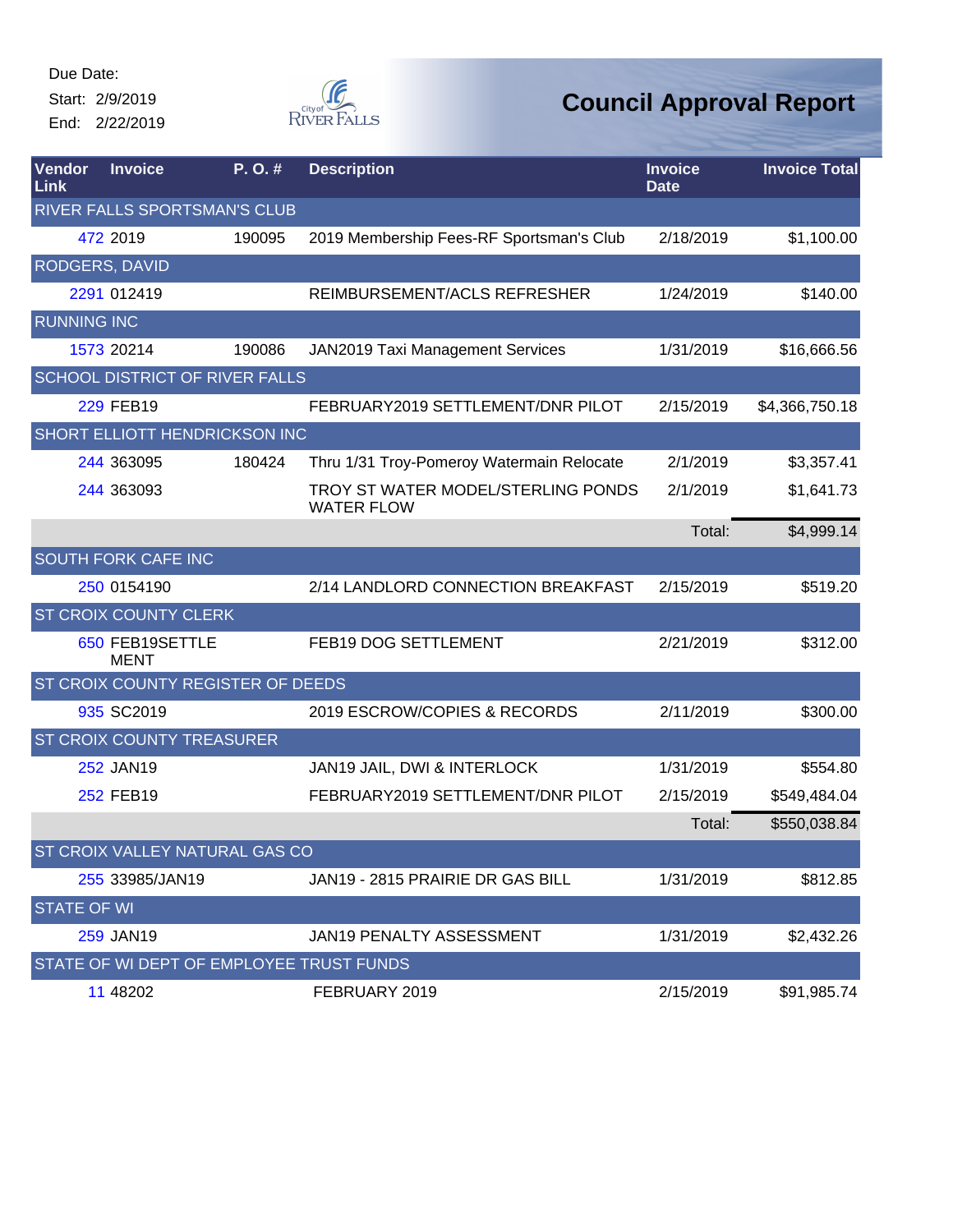Start: 2/9/2019

End: 2/22/2019



| Vendor<br>Link        | <b>Invoice</b>                             | P.O.#  | <b>Description</b>                                         | <b>Invoice</b><br><b>Date</b> | <b>Invoice Total</b> |
|-----------------------|--------------------------------------------|--------|------------------------------------------------------------|-------------------------------|----------------------|
|                       | <b>STUART C IRBY TOOL AND SAFETY</b>       |        |                                                            |                               |                      |
|                       | 156 S011215918.00 190068                   |        | 2/4 WPPI ORDER-CUTOUTS                                     | 2/5/2019                      | \$1,723.68           |
|                       | 156 S011211909.001 190061                  |        | ELECTRIC EQUIPMENT FOR TRUCK 2                             | 2/6/2019                      | \$749.45             |
|                       | 156 S011211909.001<br>$-1$                 |        | SHIPPING CHGS-HOTSTICK/SLIDE<br><b>STOPS/SHOTGUN STICK</b> | 2/6/2019                      | \$223.62             |
|                       | 156 S011222376.00 190077                   |        | Crimping Kit/Jaw-Equipment/Tools for Truck<br>212          | 2/8/2019                      | \$2,275.00           |
|                       |                                            |        |                                                            | Total:                        | \$4,971.75           |
|                       | TITAN PUBLIC SAFETY SOLUTIONS LLC          |        |                                                            |                               |                      |
|                       | 352 4646                                   | 190008 | 2019 TIPSS Court Annual Support                            | 2/1/2019                      | \$6,009.00           |
| TITTLE, JAMES         |                                            |        |                                                            |                               |                      |
|                       | 3563 181127                                |        | VIDEO EDITING-B ROLL FOR STATE OF CITY                     | 2/1/2019                      | \$190.00             |
|                       | TOLTZ, KING, DUVALL, ANDERSON & ASSOCIATES |        |                                                            |                               |                      |
|                       | 2172 002019000190                          | 180433 | Thru 01/26-North Interceptor Sewer Design                  | 1/31/2019                     | \$1,800.68           |
|                       | 2172 002019000187                          | 170122 | THRU 1/26-N INTERCEPTOR DOWNSTREAM<br><b>REHAB</b>         | 1/31/2019                     | \$1,374.52           |
|                       |                                            |        |                                                            | Total:                        | \$3,175.20           |
| <b>ULINE</b>          | <b>SHIP SUPPLIES</b>                       |        |                                                            |                               |                      |
|                       | 1097 105571259                             |        | 11X17 PEDESTAL SIGN HOLDER                                 | 2/5/2019                      | \$112.53             |
| <b>UW RIVER FALLS</b> |                                            |        |                                                            |                               |                      |
|                       | 288 9322                                   |        | FALCON CENTER-POLICE APPLICANT<br><b>TESTING</b>           | 1/29/2019                     | \$110.00             |
|                       | 288 9333                                   |        | SETUP FEES/FEB19 PRIMARY ELECTION                          | 2/12/2019                     | \$50.00              |
|                       |                                            |        |                                                            | Total:                        | \$160.00             |
|                       | <b>UW STEVENS POINT</b>                    |        |                                                            |                               |                      |
|                       | 289 1154                                   |        | <b>BOA-HORVATH TRAINING WORKSHOP</b>                       | 1/22/2019                     | \$40.00              |
|                       | <b>VERSA VEND VENDING</b>                  |        |                                                            |                               |                      |
|                       | 1205 2114:018824                           |        | 1/16 CH COFFEE                                             | 2/1/2019                      | \$70.00              |
|                       | 1205 2114:019076                           |        | 2/21 CITY HALL COFFEE                                      | 2/21/2019                     | \$70.00              |
|                       |                                            |        |                                                            | Total:                        | \$140.00             |
| <b>VICKI M MARES</b>  |                                            |        |                                                            |                               |                      |
|                       | 3523 JAN/FEB19CLA<br>SS                    |        | 1/8 & 2/5 HEARTSAVER/HEALTHCARE<br><b>CLASS</b>            | 2/12/2019                     | \$150.00             |
|                       | VIKING COCA-COLA BOTTLING CO               |        |                                                            |                               |                      |
|                       | 16 822780                                  |        | 1/11 FIRE DEPT SODA                                        | 1/11/2019                     | \$126.00             |
|                       | <b>WESCO DISTRIBUTION INC</b>              |        |                                                            |                               |                      |
|                       | 303 341316                                 | 180277 | <b>INVENTORY-TRANS CONNECTORS</b>                          | 1/9/2019                      | \$344.52             |